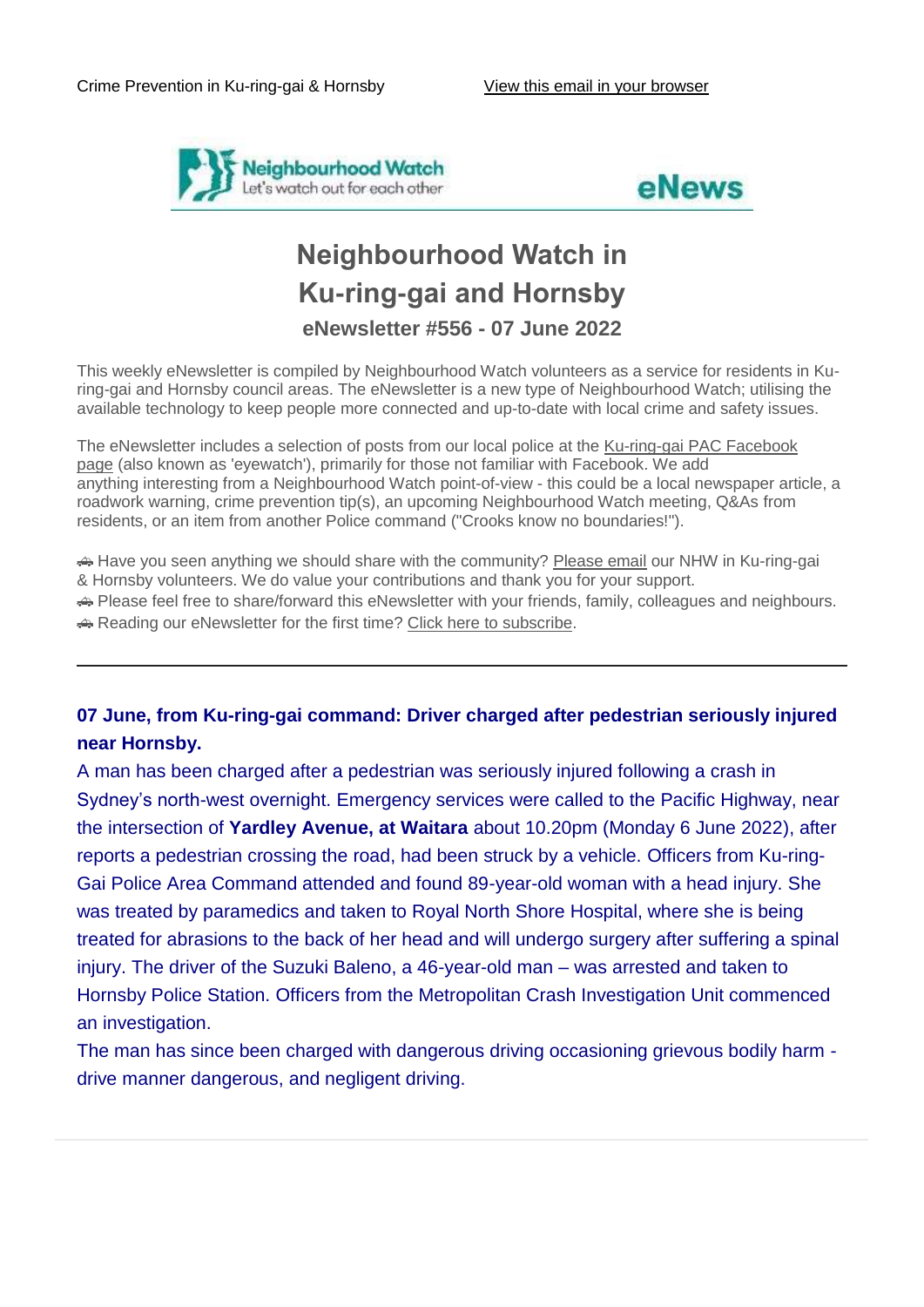

# **07 June, from Ku-ring-gai command: Good police work between Kuring Gai and Mt Druitt police**

Another great job between Kuring Gai police and Mt Druitt police where three offenders were arrested by our colleagues at Mt Druitt and a vehicle stolen from Gordon recovered after a pursuit in their command. All were denied bail with one male having three outstanding warrants, a number of offences being investigated involving the three.



**07 June, from Ku-ring-gai command: Remember, double demerits are in place apply for four days over the Queen's Birthday long weekend from Friday 10 June to Monday 13 June inclusive.**

We hope you have a safe Queen's Birthday long weekend.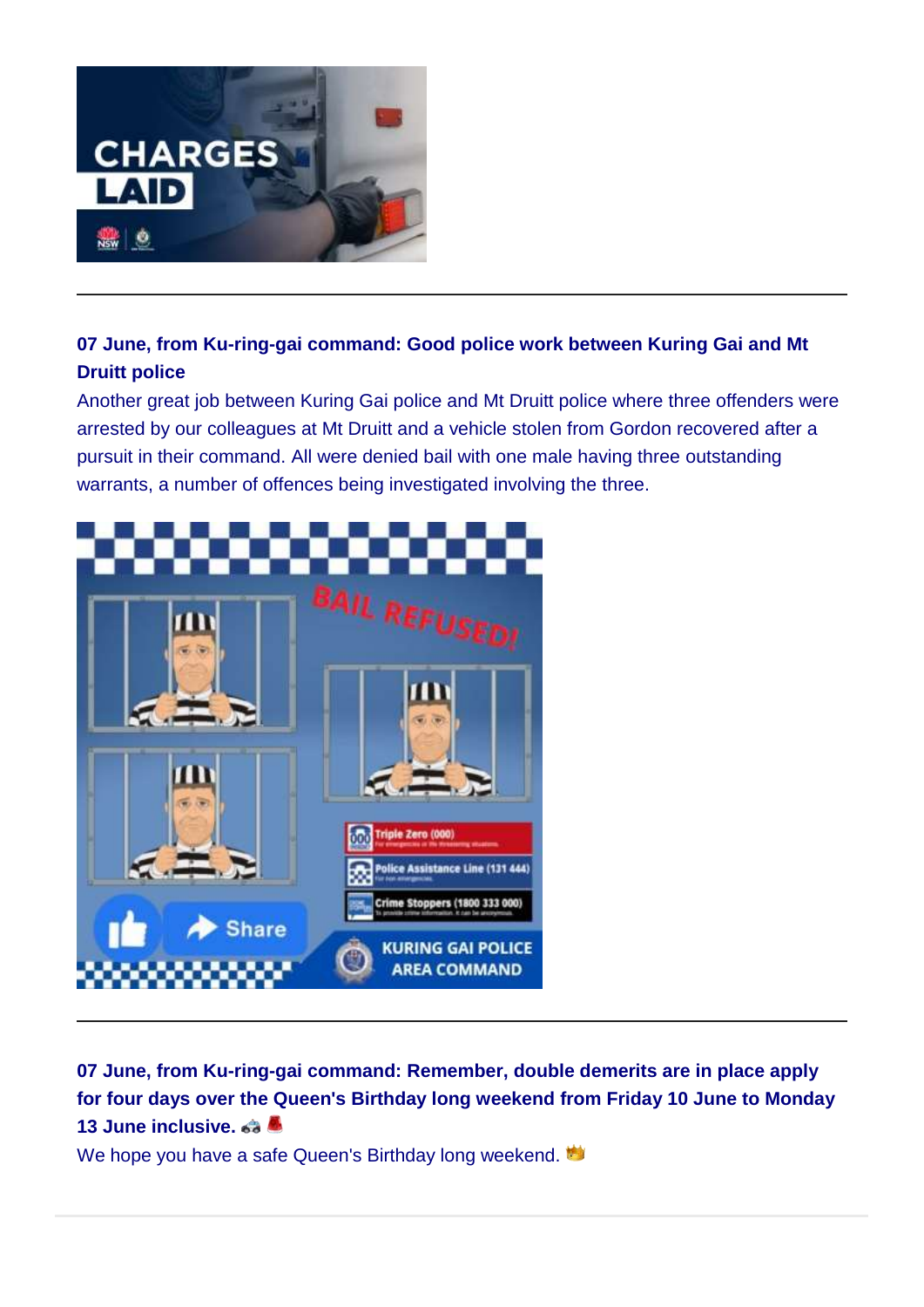

## **07 June, from Ku-ring-gai command: WORKING TOGETHER TO ENRICH LIVES**

DV Seminar organised by the Women's Shed Hornsby Ku-ring-gai (WSHK):

- Date: Wednesday 8 June 2022
- $\bullet$  Time: 11:45 am  $-$  12:45 pm on zoom
- Zoom: Click on the attached flyer zoom link, it will take you directly to the seminar.
- Topic: Coercive Control Case Studies

Lead by Maria Comino from Relationship Australia and the NSWPF Ku-ring-gai PAC. Someone may be subjected to coercive control in their relationship and may be wondering whether it is happening to them. Find out what are the signs and what you can do to help identify and prevent this emerging trend through listening to our panel of expert speakers and case studies.

## **WORKING TOGETHER TO ENRICH LIVES – Case Study on Coercive Control**

- Date: Wed 8 June 2022
- Time: 11:45 12:45pm
- Zoom: [https://us02web.zoom.us/j/89007398925?pwd=UDcvelhrR2gzWE](https://us02web.zoom.us/j/89007398925?pwd=UDcvelhrR2gzWE1YWnNadWxqU1NJdz09) [1YWnNadWxqU1NJdz09](https://us02web.zoom.us/j/89007398925?pwd=UDcvelhrR2gzWE1YWnNadWxqU1NJdz09)
- Meeting ID: 890 0739 8925
- Passcode: 695962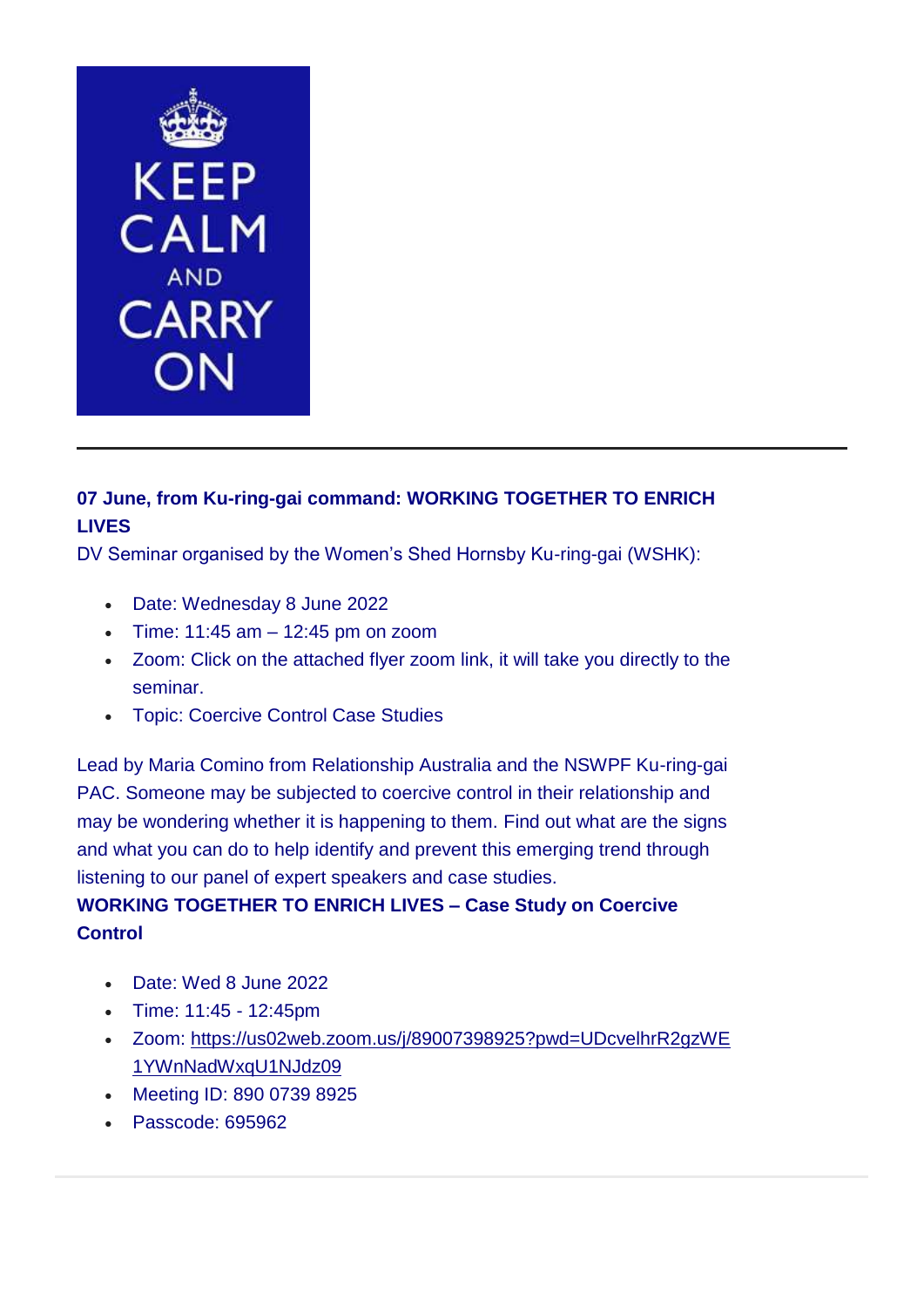

### **01 June, from Ku-ring-gai command: Great work KU PAC and RYDE PAC**

A combined effort between Ku-ring-gai PAC Proactive officers and our neighbouring Ryde Police Area Command, has resulted in a Wahroonga male being arrested and charged with two counts of Break and Enter, four counts of Larceny, and three counts of Goods in Custody. The male was granted bail with restrictions and will appear in court later this month.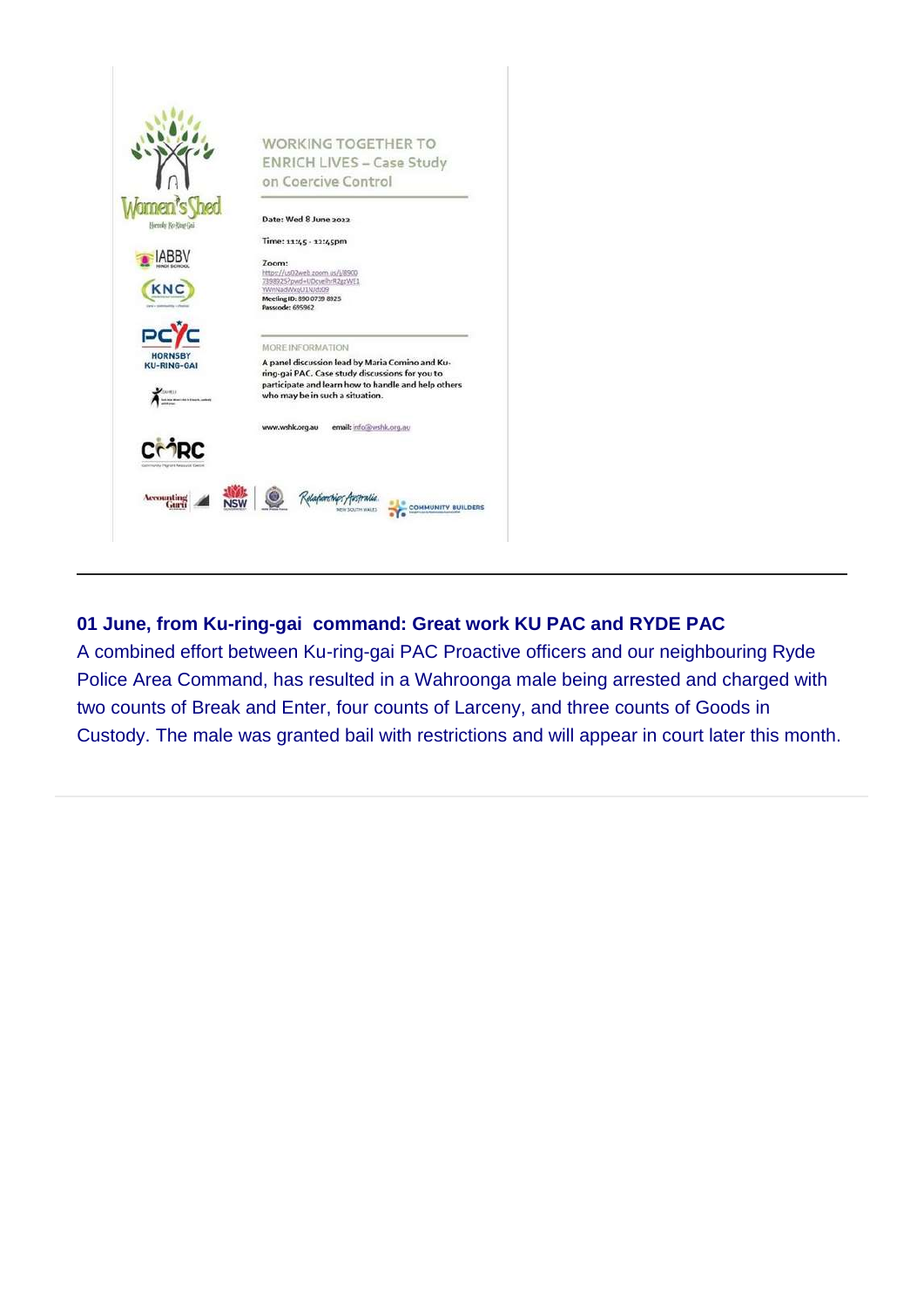

# **01 June, from Transport for NSW: UPDATE ON GALSTON RD**

We know how important this road is to the community. A huge amount of work has gone into getting the road ready to temporarily reopen from 4am this morning (June 1).

- $\mathbb{R} \times \mathbb{R}$  We're still on site and there's much more to do, including some pretty intense engineering work. There'll be some restricted traffic control measures in place to keep everyone safe before the road closes again later this year to finish the repair job.
- Please follow the directions of signs and traffic control. Check the project page for the latest updates: [nswroads.work/GalstonRd](http://nswroads.work/GalstonRd?)
- A Thanks again for your patience.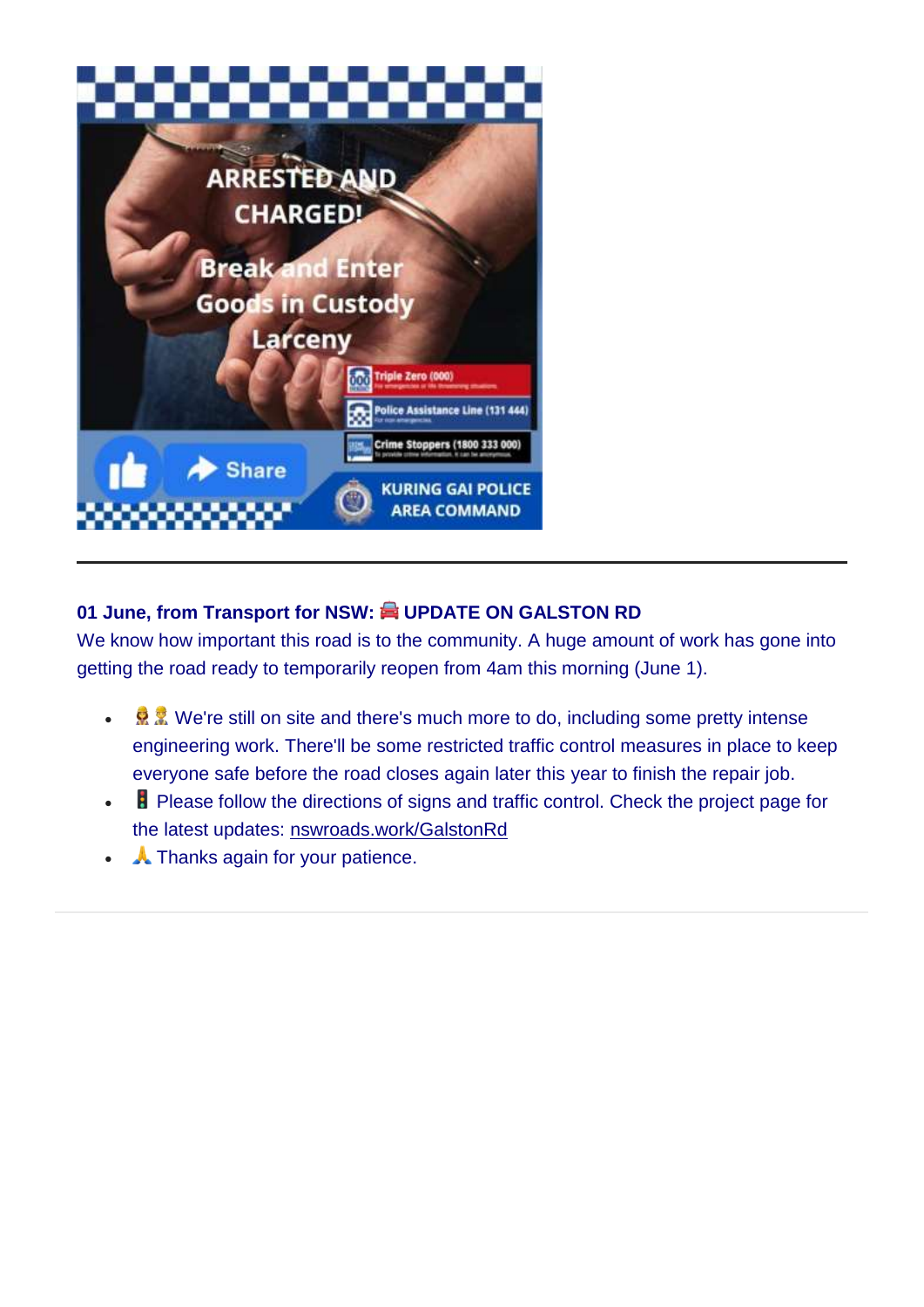

# **31 May, from NSW Police: Highway to the safe zone**



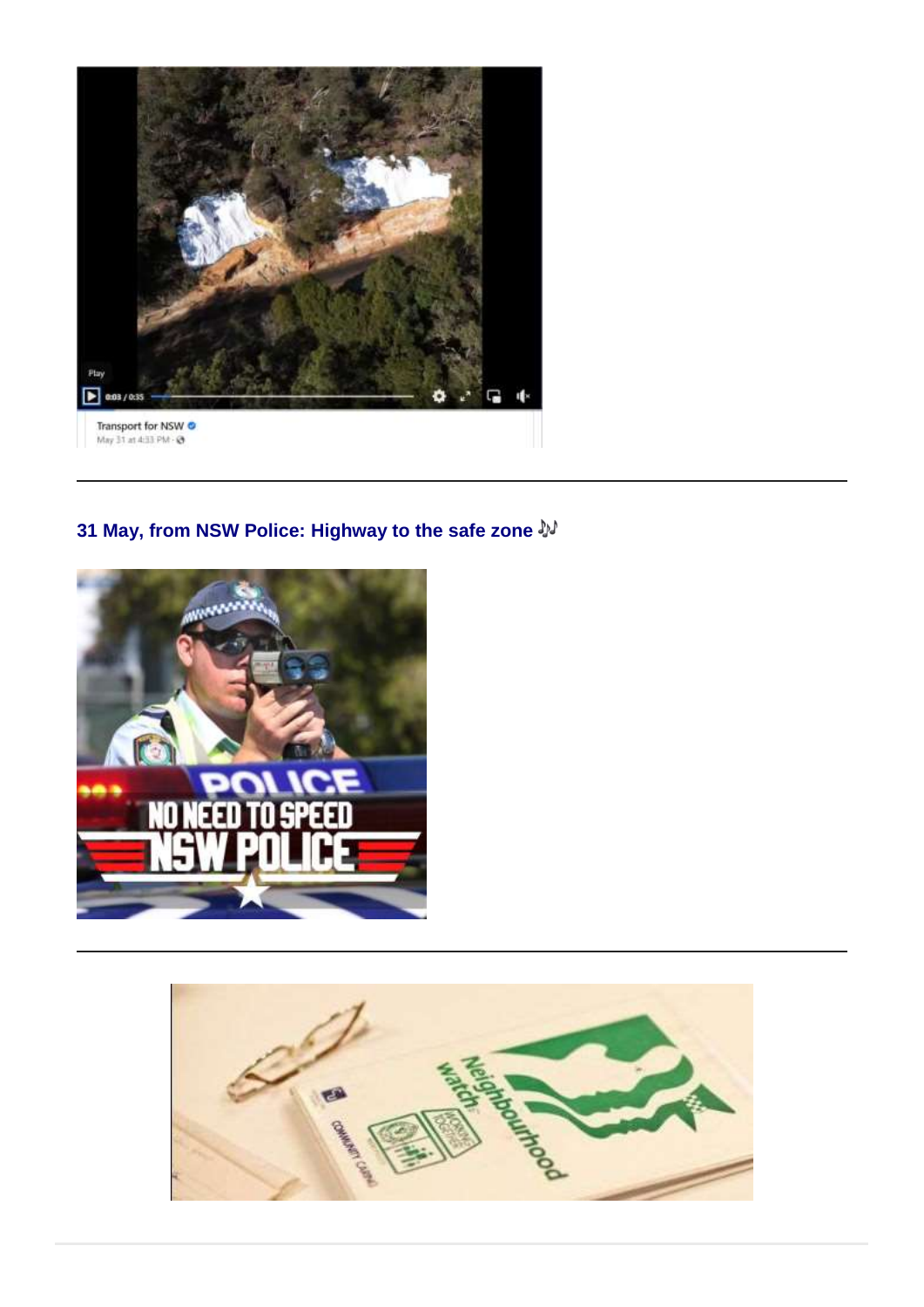### **07 June, from Neighbourhood Watch (NHW) Ku-ring-gai & Hornsby: Neighbourhood Watch no longer has access to crime stats from the local police.**

We point residents to the information available on the Bureau of Crime Statistics and Research (BOCSAR) website: [crimetool.bocsar.nsw.gov.au/bocsar/](http://crimetool.bocsar.nsw.gov.au/bocsar/)**.** Please take a look some time. The data is behind, only showing up until December 2021 at the moment. It is possible to view a crime category by either suburb or Local Governement Authority (LGA). Our illustration shows the graph for Sexual Offences (Sexual Assault, and Sexual Touching, sexual act & other offences) for the Hornsby & Ku-ring-gai LGAs, compared with the total for NSW.



## **07 June, shared with permission from the Lindfield/East Lindfield/Killara/Roseville Community group. Anyone any CCTV please?**

Last night at approx 9:15pm we heard a loud noise as a gardeners car drove off leaving us with illegally dumped trimmings from someone's garden. If anyone has had any works done to their garden please pm me so we can get in touch with your gardener! Perth Ave, East Lindfield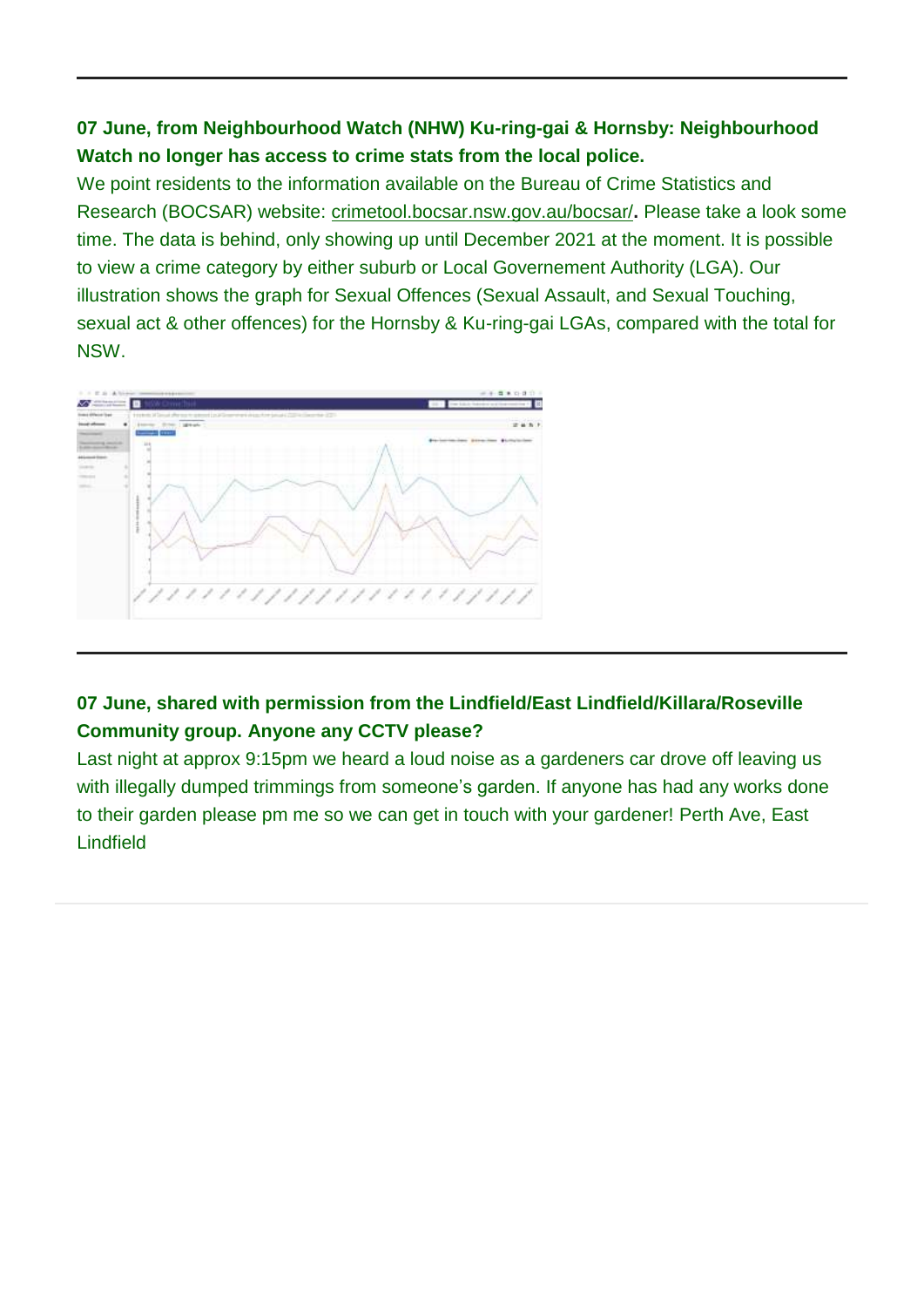

# **07 June, from Sydney Wildlife: !! 4 Possums in your roof? Please do the right thing 4** Ш

On the weekend, one of our volunteers noticed a driver pull up, get out of their vehicle, open the boot, remove a trap and attempt to dump a possum on a bush track. Fortunately, our member intervened and saved the beautiful female brushtail and the baby in her pouch from certain death. It is illegal to relocate a trapped possum more than 150 metres from the point of capture and substantial penalties apply. Urbanised possums are highly territorial and do not fare well in unfamiliar bushland. In fact, they may starve to death or be taken by predators.

While Sydney Wildlife Rescue does not provide a service to remove possums from your roof, we do offer this advice:

- • Call us on (02) 9413 4300 and we will refer you to a reliable and trusted licenced contractor in the Sydney metropolitan area. For a small fee they will remove the possum, seal the entry to your roof and provide a suitable home for the possum - a box for a brushtail or drey for a ringtail.
- Do-it-yourself by following this advice from the Department of Planning and Environment:
- [environment.nsw.gov.au/questions/possum-removal-roof](https://www.environment.nsw.gov.au/questions/possum-removal-roof?)
- X Do not under any circumstances relocate a possum more than 150 metres from the capture site.

Thank you for caring and doing the right thing.

- **Brushtail possum relocated in box V**
- **Brushtail possum dumped in cage &**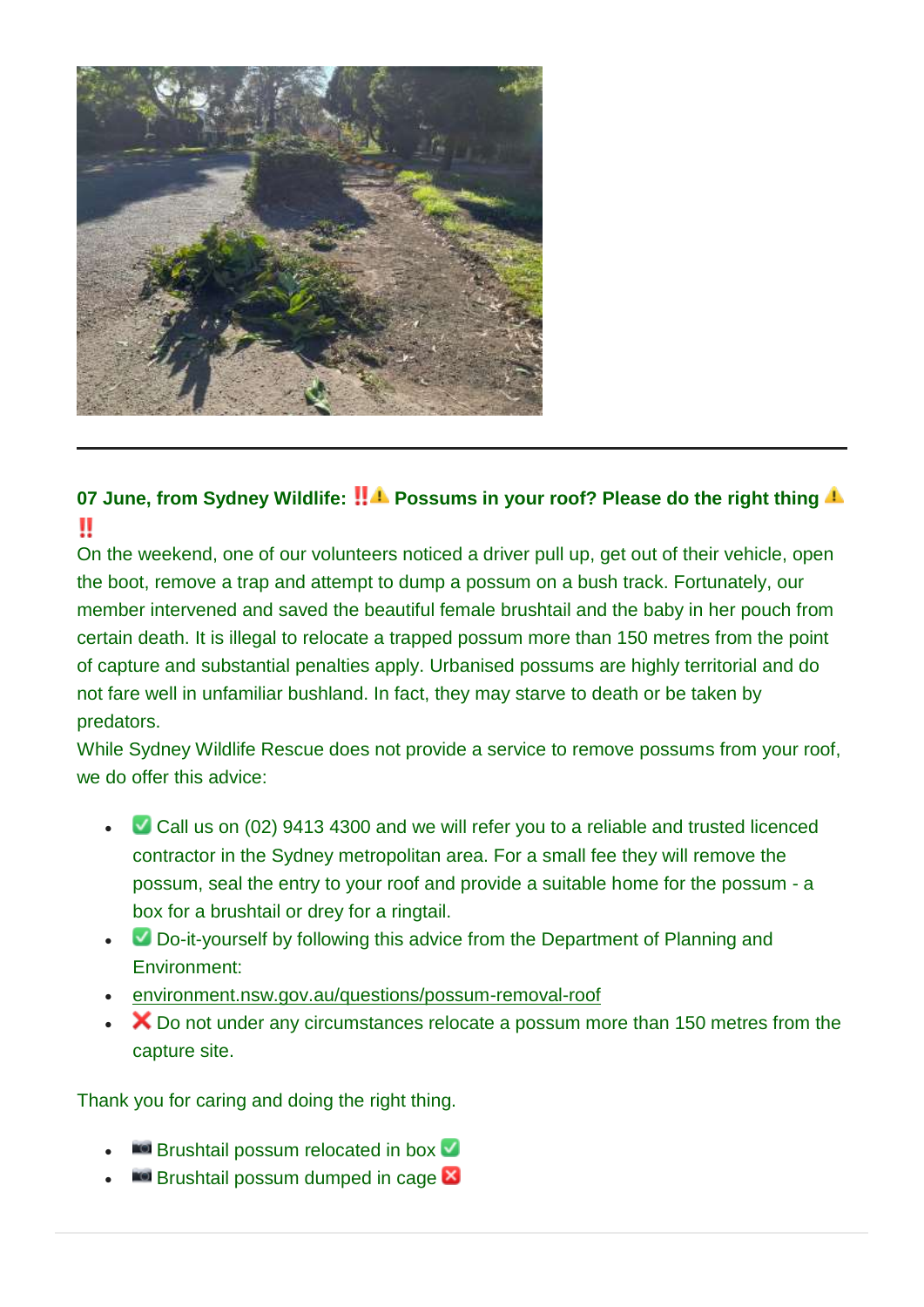

**07 June, from the Australian Federal Police (AFP): The AFP will target Italian organised crime and money-laundering after invaluable intelligence was obtained on the AN0M platform, a communications device that allowed law enforcement to read messages from criminals in real time.**

AN0M was part of Operation Ironside, and tomorrow (8 June, 2022) marks the first anniversary of the overt action taken under the organised crime operation, which was the biggest and most significant in the AFP's history...



Full Media Release [here](https://www.afp.gov.au/news-media/media-releases/afp-target-italian-organised-crime-and-money-laundering-year-operation)**.**

**06 June, from Neighbourhood Watch Ku-ring-gai & Hornsby: Thank you to Jonathan O'Dea who today recognised Gay Balasubramanian for the work she does as a volunteer Joint Coordinator with Neighbourhood Watch (NHW) Ku-ring-gai and Hornsby.**

Here she is proudly holding her Community Heroes certificate. "It's a pleasure!" she said. Gay has used her IT skills for several years behind the scenes at NHW, with tasks such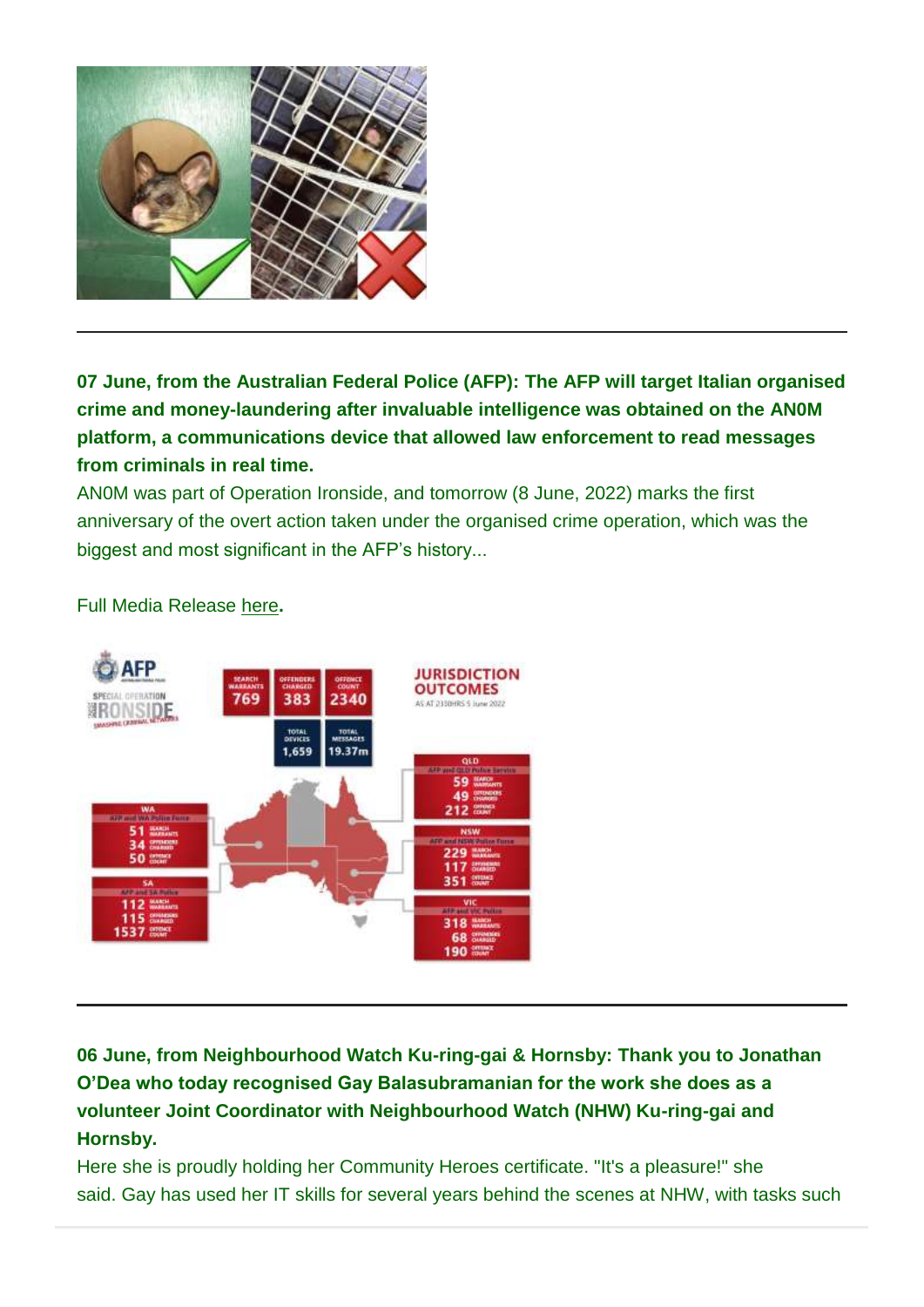as producing the weekly eNewsletter, maintaining the NHW website and updating social media. Also pictured, Julia Eagles, Joint Coordinator with Neighbourhood Watch Ku-ring-gai and Hornsby.



04 June, from Neighbourhood Watch Ku-ring-gai & Hornsby: Neighbourhood Watch Ku-ringgai Hornsby will have a crime prevention table at this event.

It is time to celebrate Refugee Week at HKMN with the theme 'Healing'. Come along and listen to refugee stories, share multicultural cuisine and dance in celebration. Do let us know if you wish to have a table to display your brochures and flyers, bring banners. Lunch will be served from 1:30 pm. Let us know if you you have any dietary requirements. Register before 14 June to help with us with catering numbers.

- Date: Tuesday 21 June 2022
- Time: 1:30 pm 4:00 pm
- Venue: Gordon Baptist Church, 20-22 Park Ave, G (3 mins walk from station)

Registration [here.](https://www.eventbrite.com.au/e/hkmn-refugee-week-celebration-2022-tickets-354323690697) Register by 14 June for catering purposes.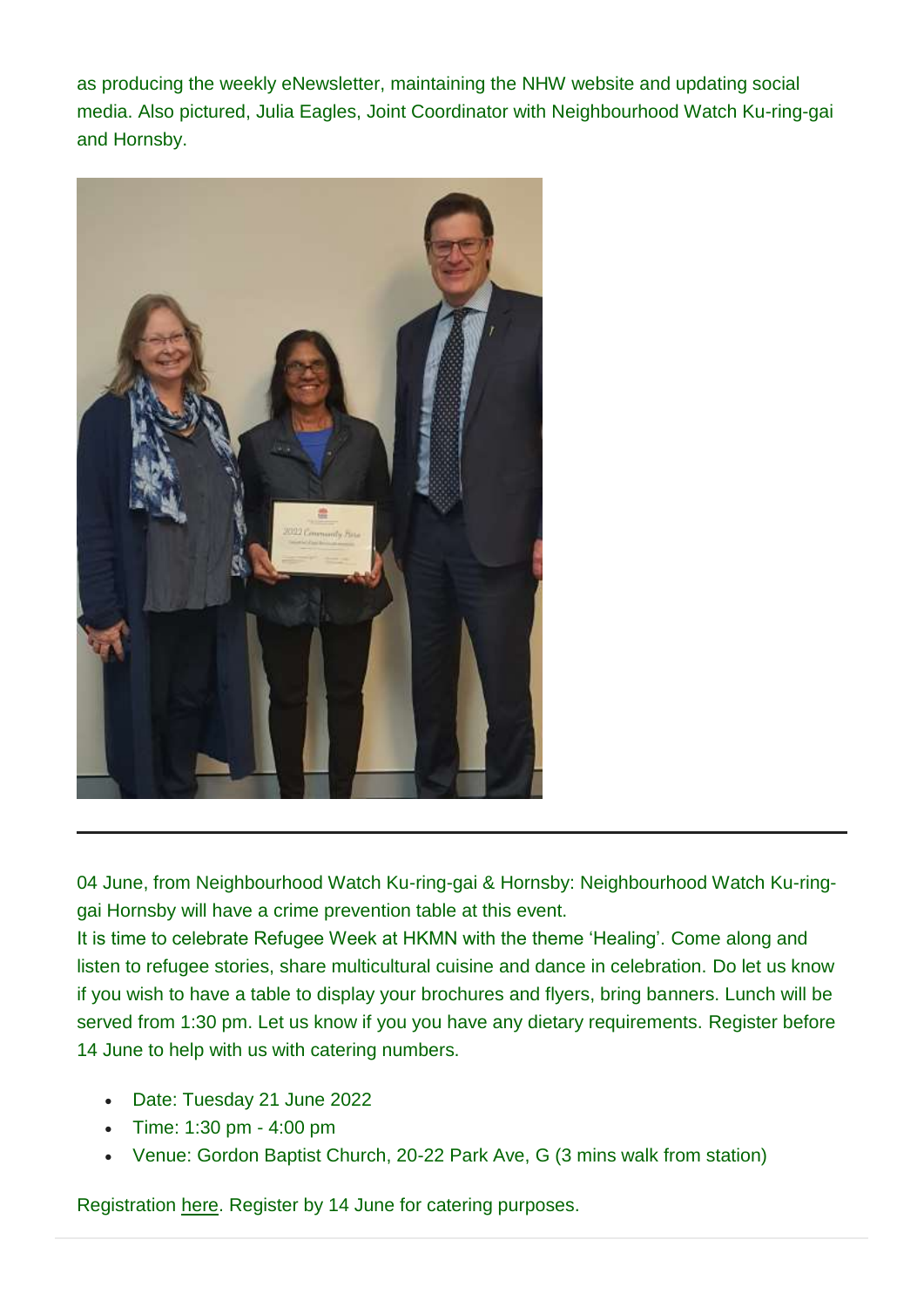

### **04 June, thank you to NHW Queensland: We often hear that we shouldn't leave our wheelie bins out after rubbish collection day.**

Not only is it unsightly but bins left out at the kerb send the wrong message to potential thieves – a bin outside and no lights inside a house could suggest that nobody is at home. This can be temptation enough for a thief to try breaking into a home.

Full article [here.](https://www.nhwq.org/qld/2022/05/27/wheelie-good-neighbours/)

# **04 June, Shared with permission from the Pymble and West Pymble Community group: Hi everyone, there is a new sms scam that has started.**

I got a texted saying I am a close contact and saying I need to book a pcr test. The website is not Medicare but a link to hack into your phone. I have included the photo so you can see it. I have called Gordon Police who has advised me to report to Crime Stoppers.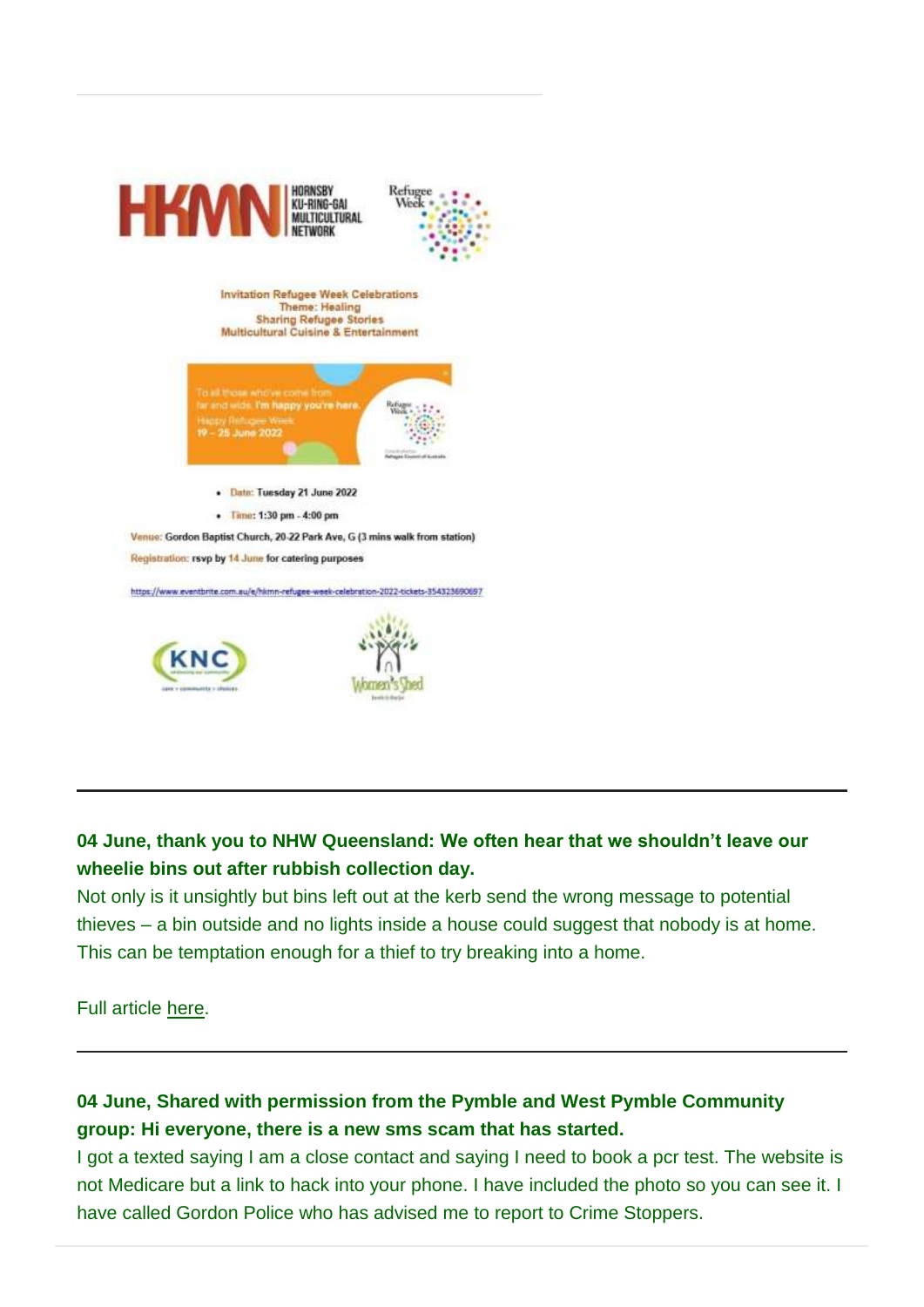| 11:11 |                                                                                                                                                                 |      | ■ 毛器定量 |
|-------|-----------------------------------------------------------------------------------------------------------------------------------------------------------------|------|--------|
|       | +61483835703 $\scriptstyle\mathtt{\sim}$                                                                                                                        |      | Ì      |
|       | Saturday, 4 June                                                                                                                                                |      |        |
|       | MEDICARE: We have been notified you have been in close<br>contact with a confirmed Omicron case. You must book a PCR<br>test kit: https://medicare-pcr-test.com | 0613 |        |
|       |                                                                                                                                                                 |      |        |
|       |                                                                                                                                                                 |      |        |

### **04 June, from Bill Hackney (President NHW NSW): Do you know a business that may be able to assist?**

Neighbourhood Watch NSW Inc is the only crime prevention organisation that DOESN'T receive financial support from their state government.

NSW has the second largest membership base in Australia and growing. [Neighbourhood](https://nhwnsw.org.au/)  [Watch NSW](https://nhwnsw.org.au/) is a registered charity.

\*Currently we have had to suspend all group activities across the state, as we need public liability insurance and which has stopped 100's of groups being able to host Bunnings BBQ's and pop up stands across the state…



**04 June, from the Australian Federal Police (AFP): Your childhood photos could help investigators combat online child sexual exploitation.**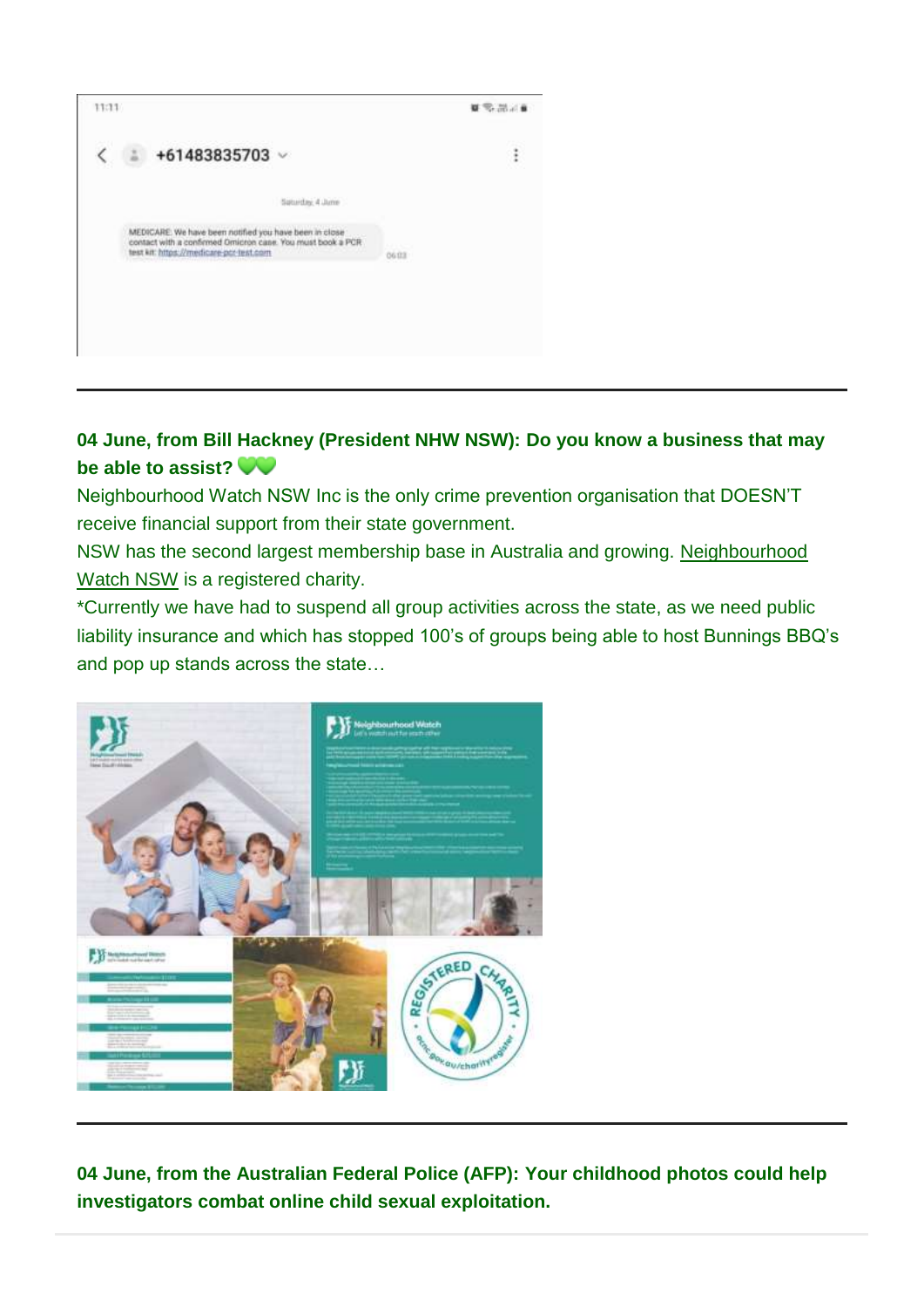The Australian Federal Police and researchers from Monash University have worked together to create My Pictures Matter, a crowdsourcing campaign where people can contribute photographs of themselves as children. These pictures will be used to train artificial intelligence (AI) models to recognise the presence of children in safe situations, to help identify unsafe situations and potentially flag child exploitation material...

Full Media Release **[here](https://www.afp.gov.au/news-media/media-releases/crowdsourcing-combat-child-abuse)**. Learn more [here.](https://mypicturesmatter.org/)



### **Dates for the Diary**

**Wednesday 08 June:** Thank a First Responder day.

**Wednesday 08 June:** 11:45-12:45 DV Seminar - Coercive Control Case Studies - by

Women's Shed Hornsby Ku-ring-gai on Zoom.

Meeting ID: 890 0739 8925. Passcode: 695962.

**Tuesday 21 June:** Hornsby/Ku-ring-gai Multicultural Network (HKMN) Refugee Week Celebrations 1:30-4pm Gordon Baptist Church. NHW Ku-ring-gai & Hornsby will have a crime prevention stall. **[Tickets](https://www.eventbrite.com.au/e/hkmn-refugee-week-celebration-2022-tickets-354323690697)**.

**Thursday 23 June**: 6:30-8:00pm. FREE Learner Driver workshop online event for supervisors/parents/carers - How to help learner drivers become safer drivers. Registrations close Thur 16 June. Info: 9424 0843.

**Wednesday 20 or 27 July:** Neighbourhood Watch Ku-ring-gai & Hornsby 'All Areas' meeting #34 @ 6pm online or at PCYC tbc

**Sunday 28 August:** Woodchop Festival Berowra, Warrina Street Oval 10am. NHW crime prevention stall? tbc

**Sunday 04 - Saturday 10 September**: National Child Protection week **Thursday 08 September**: RUOK Day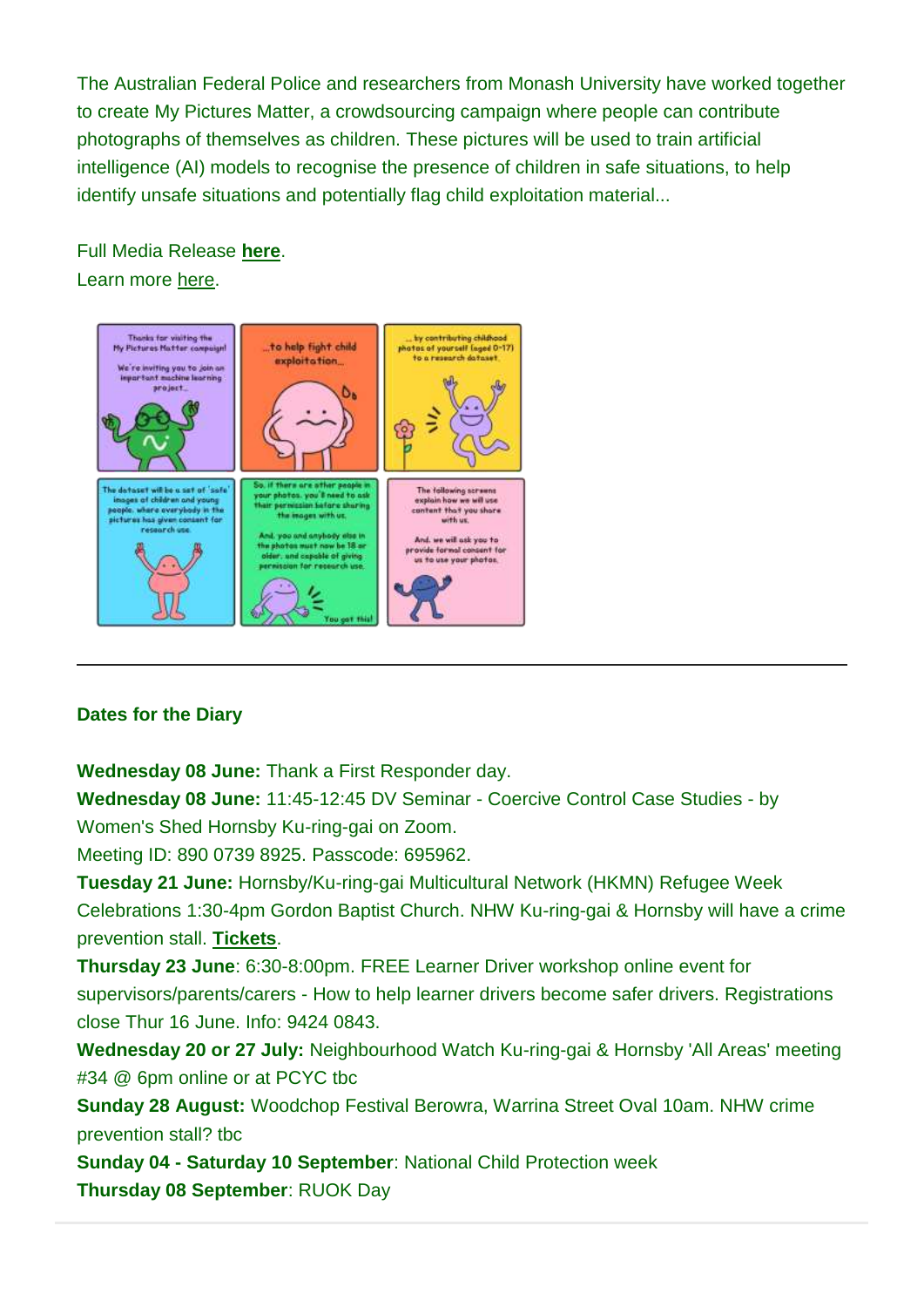**Sunday 18 September:** Bobbin Head Classic charity bike ride **Sunday 25 September:** St Ives Food & Wine Festival 10am - NHW crime prevention stall? tbc

**Wednesday 05 October**: International Coffee with a Cop Day. **November**: Neighbourhood Watch Week.

## **02 June, Shared with permission from the South Turramurra Community group: Did anyone notice or has footage of an accident on Kissing Point Road out front of the IGA driveway heading to Pacific Highway left lane?**

A white van hit the back of my car at around 3.40pm this afternoon. Would be great.

### **01 June, from Dept of Communities and Justice NSW: You always need to check you have consent**

Asking directly is the best way to make sure everyone feels safe and comfortable. So, just ask:

- "Is this okay?"
- "Can I kiss you?"
- "Do you want to try \_\_\_?"
- "Want me to keep going?"
- "How does that feel?"

That's how you do it. Check consent, every time. #makenodoubt Find out more [here.](https://www.makenodoubt.dcj.nsw.gov.au/)



**01 June, from Crime Stoippers NSW: NSW MOST WANTED PERSONS**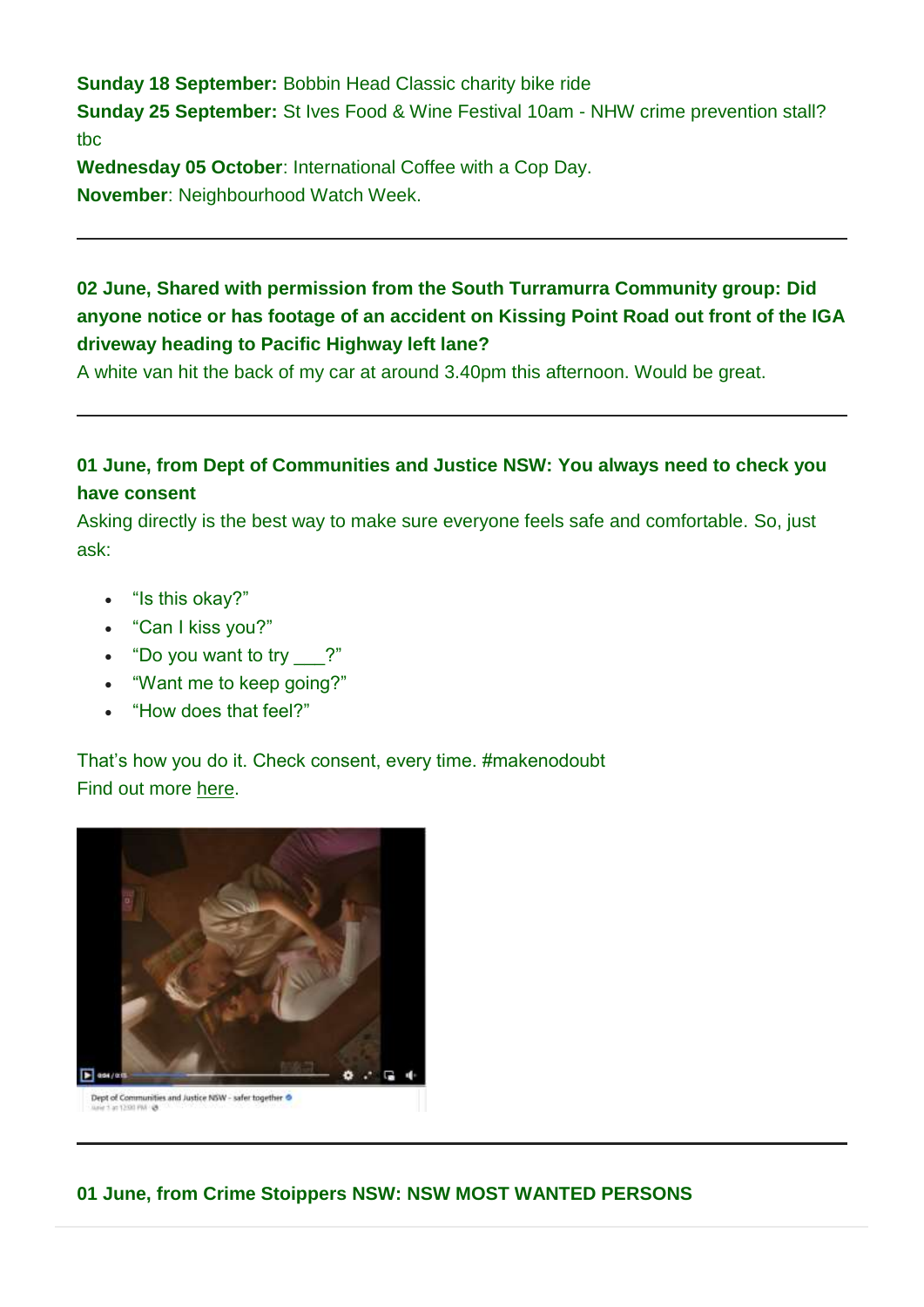- Full Name: Basheerruddin Mohammed
- Date Of Birth: 08/01/1979
- Gender Male
- Build: Thin
- Eyes: Dark Brown
- Hair: Black
- Height: 165-170cm
- Appearance: Indian/Sub-Continental
- Skin Tone: Dark
- Wanted For: 2003 murder of a man in Redfern

Have you seen this person? Never approach, contact or attempt to apprehend a wanted person. If you sight or are aware of the whereabouts of a wanted person you should telephone: **Crime Stoppers 1800 333 000, Triple Zero (000) or your local police station, Hornsby 9476 9799**. Alternatively you can report online at [crimestoppers.com.au/home](http://www.crimestoppers.com.au/home)



# **From NHW in Ku-ring-gai & Hornsby: 'Our 20 Favourite Crime Prevention Tips for Letterboxes'**

**Tip #1.** DO KEEP YOUR LETTERBOX LOCKED. Remember, a lock is not a lock unless you use it. Consider using a '*Tubular Pin Tumbler Lock*' which cannot be copied.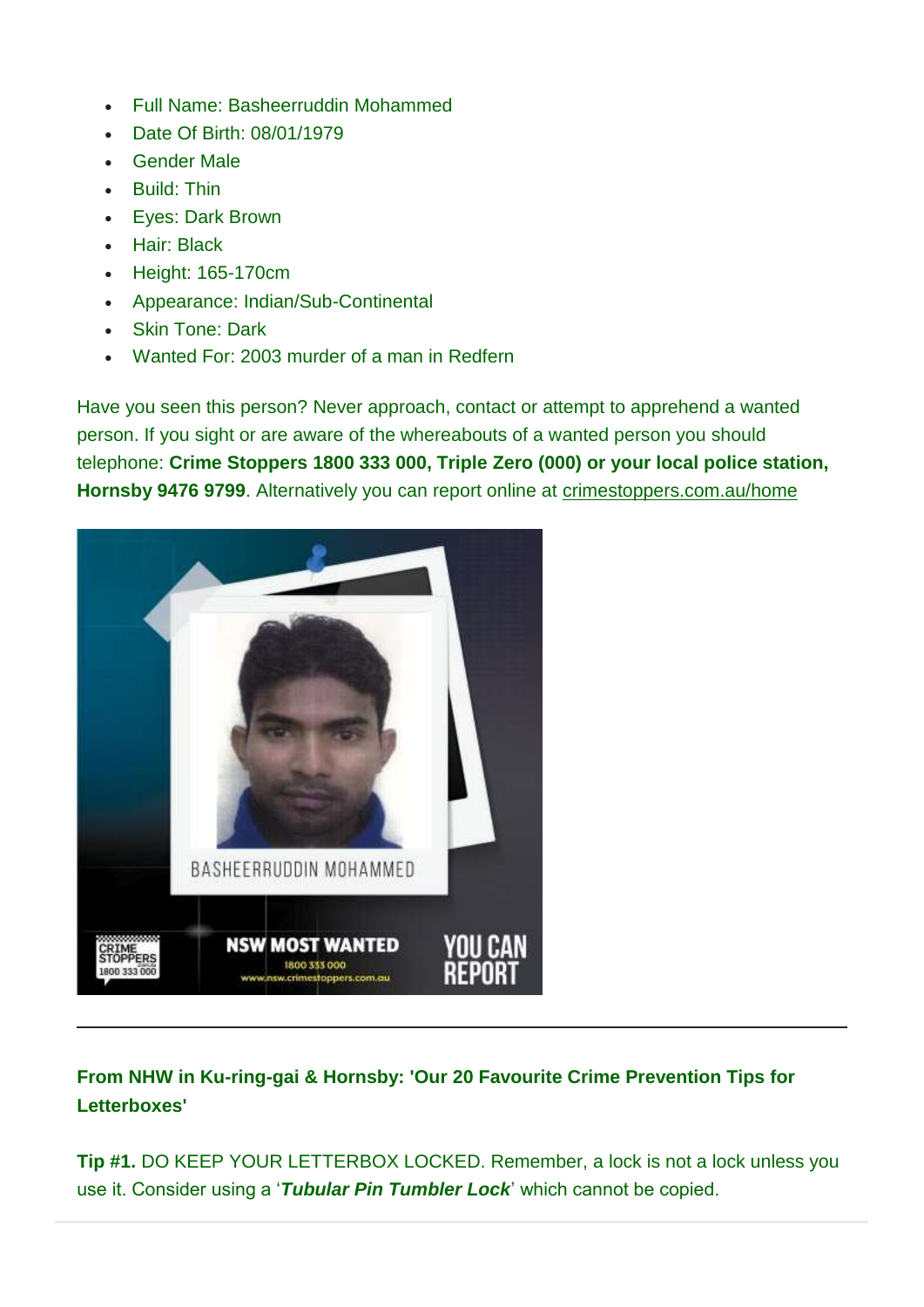

**Tip #7.** REDUCE AND REMOVE UNWANTED JUNK MAIL. You can get various 'No Junk Mail' and 'Addressee Only" stickers to reduce the amount of literature delivered to you.



**Tip #18.** IF YOUR LETTERBOX ISN'T SECURE, ARRANGE FOR IT TO BE MADE SECURE, THROUGH YOUR STRATA MANAGEMENT (IF APPLICABLE), OR THROUGH A LOCAL TRADESMAN. Is it time for a new letterbox? Should the locks be replaced with a '*Tubular Pin Tumbler Lock*'? (see Tip #1)

**Tip #20.** KNOW YOUR NEIGHBOURS. Connecting with the community builds a safer community. It allows more people to watch over your home, and letterbox. GOOD NEIGHBOURS ARE THE BEST WATCH DOGS!

For more tips and translations, look at our website 'Tips' page [here.](https://nhwkuringgaihornsby.us2.list-manage.com/track/click?u=76e5dc9a91946a6f3d7f0da9d&id=3c03d0a5ce&e=0905caa587) Or try our WatchOut! website [here,](https://nhwkuringgaihornsby.us2.list-manage.com/track/click?u=76e5dc9a91946a6f3d7f0da9d&id=3e5b447a1f&e=0905caa587) for links to some great information available on the internet. Or request a copy in your inbox [here.](mailto:NHWKuringgaiHornsby@gmail.com?subject=20%20Tips%20Homes%20pls)

### **06 June, from UK Cop Humour: Lots of people send us snaps like this...**

So... explanation due: Dog poo. Handler picks it up. What do they do with it??

- A) Put it in the car so it smells?
- B) Attach it to the wiper so when they get back to kennels and get their dog out, they take their poo with them?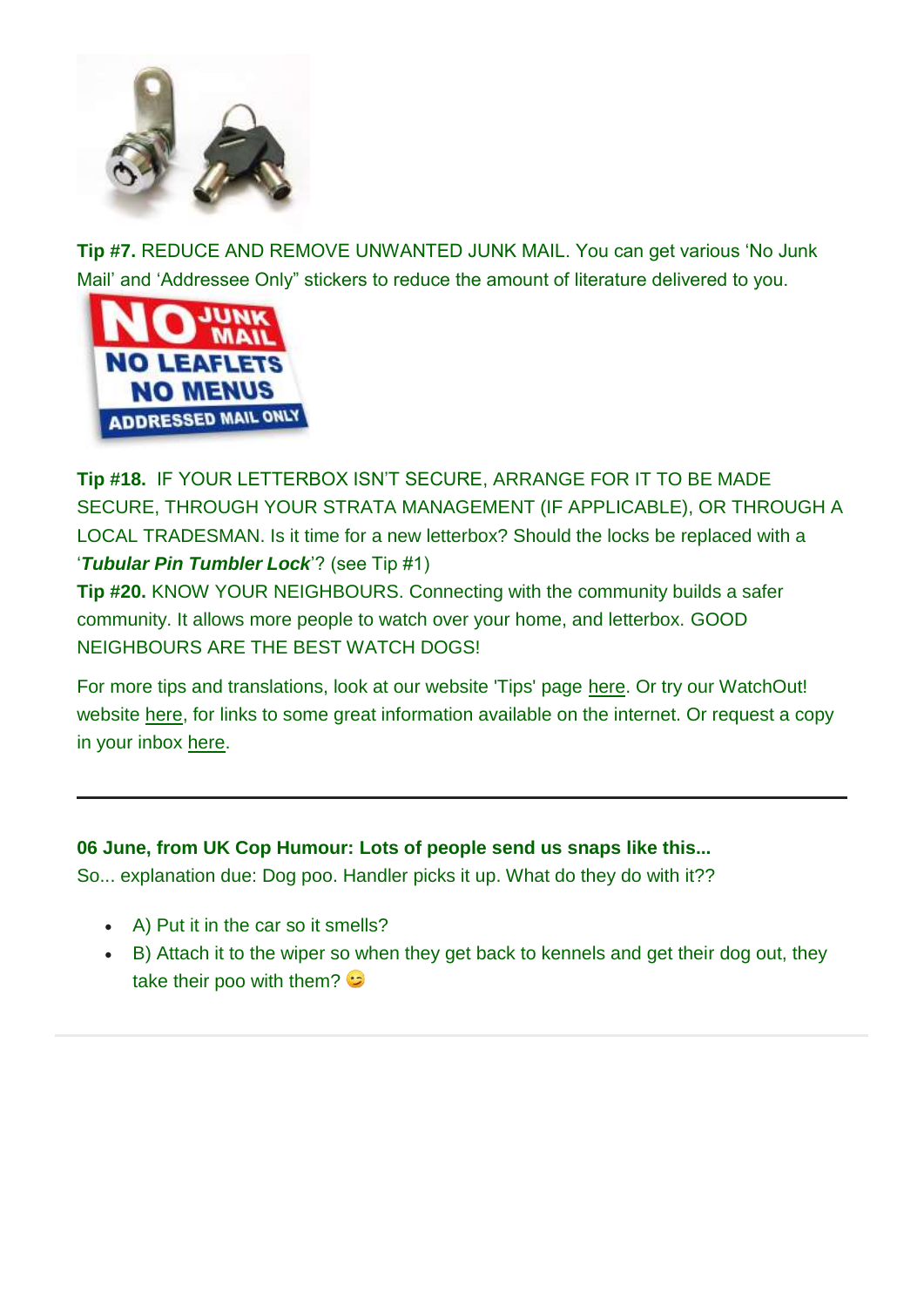

If a pilot can remember all the buttons in an airplane, you too can use your turn signal.



Thanks to Speaking Nerdy Podcast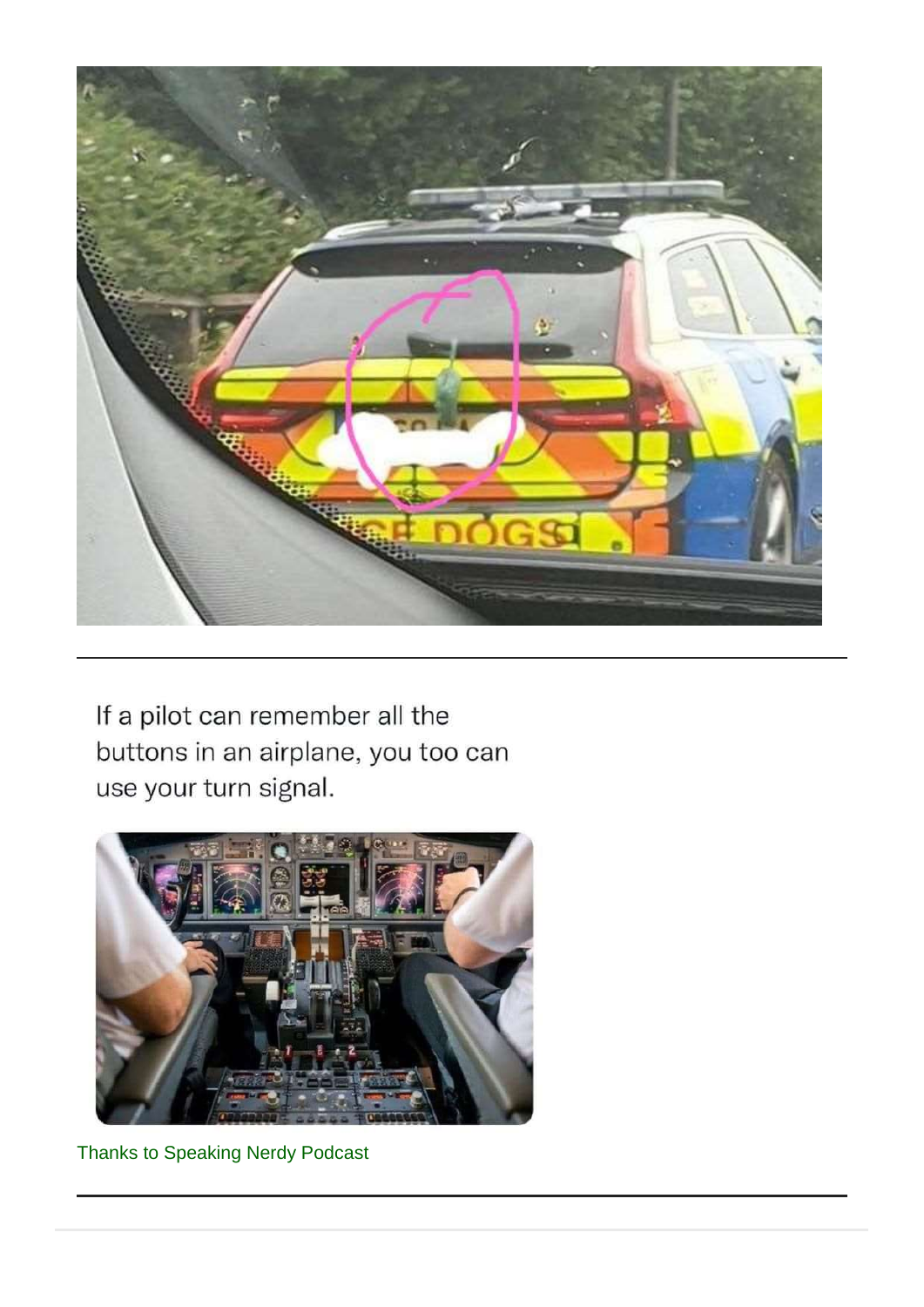#### **IMPORTANT CONTACTS & LINKS**

#### **Emergency** (Police/Fire/Ambulance): **000 TTY: 106**

#### **NSW Police - Ku-ring-gai Police Area Command** (PAC): **9476 9799** Hornsby Police Station, 292 Peats Ferry Road, Hornsby 2077

#### **Local Police Facebook page: [@Kuring Gai PAC](https://www.facebook.com/KuringGaiPAC)**

Non-emergency two-way communication

#### **Police Assistance Line (PAL): 131 444**

For non-urgent minor crime.

#### **[NSW Police Community Portal](https://www.police.nsw.gov.au/community_portal/home)**

Online reporting of non-emergency minor crime: lost property, intentional damage, graffiti or theft.

#### **Interpreting & Translating Services: 131 450**

[NSW Police -](https://www.police.nsw.gov.au/) website for crime prevention advice Never be afraid or embarrassed to report a crime, concern or fear you have to the Police. The Police are here to help you.

#### **Crime Stoppers NSW: 1800 333 000** Report crime anonymously

Report suspicious activity ASAP

#### **Neighbourhood Watch within Ku-ring-gai and Hornsby:**

**Website** [au-NHWKuringgaiHornsby.org](http://au-nhwkuringgaihornsby.org/) **Facebook** [@NHWKuringgaiHornsby](https://www.facebook.com/NHWKuringgaiHornsby) **Facebook Group** [NHWKuringgaiHornsby](https://www.facebook.com/groups/NHWKuringgaiHornsby) **Twitter** [@NHWKRGHornsby](https://twitter.com/NHWKRGHornsby) **Email** [NHWKuringgaiHornsby@gmail.com](mailto:NHWKuringgaiHornsby@gmail.com)

### G<sub>2</sub>WatchOut!

**WatchOut! - the NHW NSW one-stop-shop for crime prevention links: Website** [WatchOut.org.au](http://watchout.org.au/) **Facebook** @NHWWatchOut

#### **Local Facebook pages/groups:**

[Neighbourhood Watch -](https://www.facebook.com/NHWBerowra) Berowra [Brooklyn Neighbourhood Watch](https://www.facebook.com/NHWBrooklyn) [Neighbourhood Watch -](https://www.facebook.com/EastKillaraNeighbourhoodWatch/) East Killara Neighbourhood Watch - [Galston, Glenorie, Arcadia, Dural \(Rural Areas\)](https://www.facebook.com/NHWGGAD/) [NHW Galston, Glenorie, Arcadia & Dural \(Rural Areas\) Facebook Group](https://www.facebook.com/groups/2129422823773660/) [Neighbourhood Watch -](https://www.facebook.com/NeighbourhoodWatchGordon/) Gordon [Neighbourhood Watch -](https://www.facebook.com/NHWHornsby/) Hornsby [Neighbourhood Watch -](https://www.facebook.com/NHWKillara/) Killara [Neighbourhood Watch -](https://www.facebook.com/NHWMtColah/) Mt Colah [Neighbourhood Watch -](https://www.facebook.com/MtKuringgaiNHW/) Mt Kuring-gai [Neighbourhood Watch -](https://www.facebook.com/NHWNormanhurst/) Normanhurst [Neighbourhood Watch -](https://www.facebook.com/NHWPennantHills/) Pennant Hills [Neighbourhood Watch -](https://www.facebook.com/NHWStIves/) St Ives [Neighbourhood Watch -](https://www.facebook.com/Thornleigh-Neighbourhood-Watch-102557765019091) Thornleigh [Neighbourhood Watch -](https://www.facebook.com/TurramurraNHW/) Turramurra [Neighbourhood Watch -](https://www.facebook.com/NHWWahroonga/) Wahroonga [Neighbourhood Watch -](https://www.facebook.com/Neighbourhood-Watch-Warrawee-109738591153523) Warrawee

#### **Face-to-Face/printed newsletter groups:**

Neighbourhood Watch - East Killara Neighbourhood Watch - Gordon (part)/Killara (part)/Pymble (part)